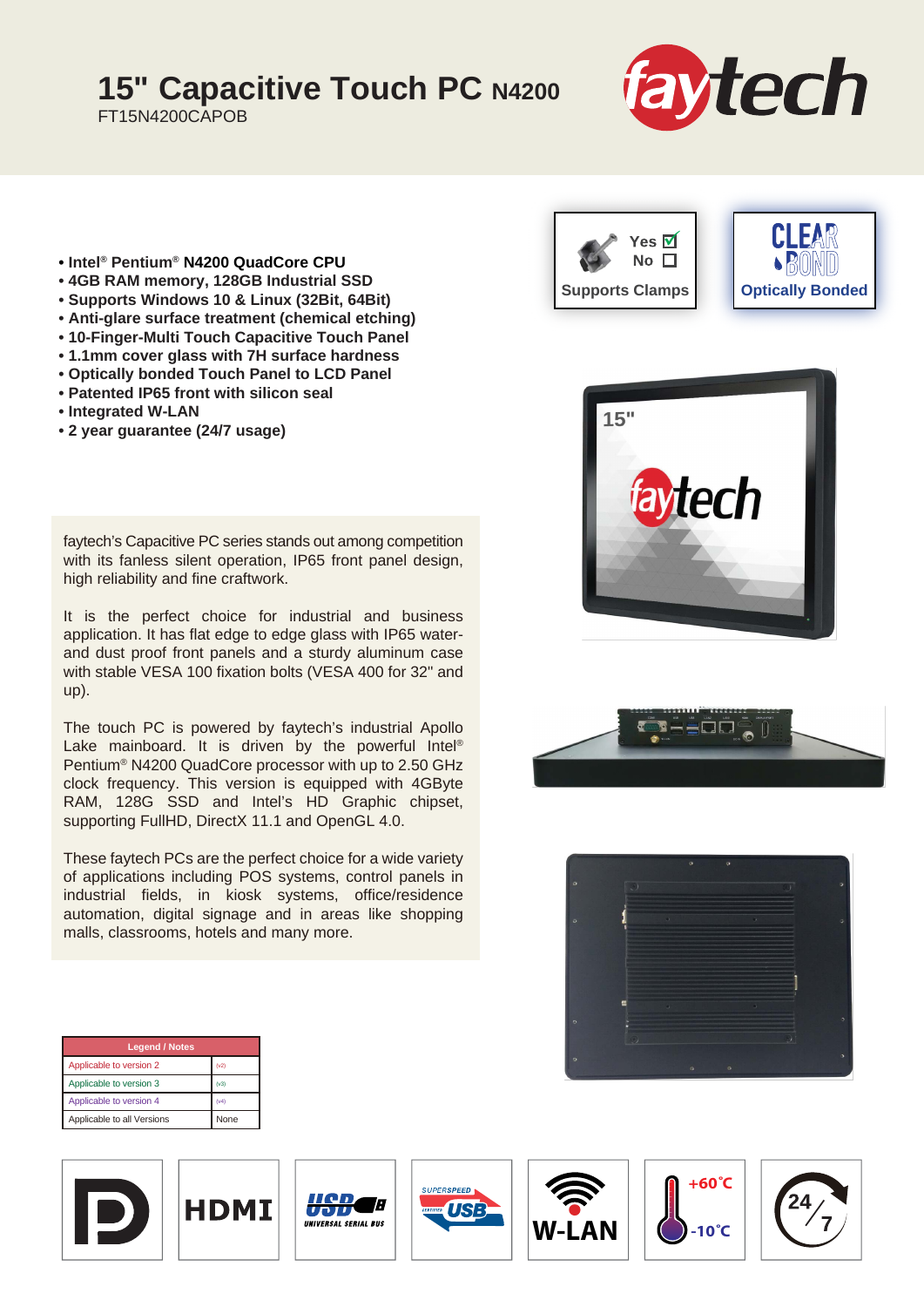| <b>15" Capacitive Touch PC N4200</b><br><b>Product name</b> |                       |                                |                |                            |                       |                      |          |
|-------------------------------------------------------------|-----------------------|--------------------------------|----------------|----------------------------|-----------------------|----------------------|----------|
| Model number / EAN number                                   |                       | FT15N4200CAPOB / 6920734015580 |                |                            |                       |                      |          |
| <b>Global Article Code</b>                                  | European Article Code | Release date (D/M/Y)           | Version*       | <b>Global Article Code</b> | European Article Code | Release date (D/M/Y) | Version* |
| 3030502073                                                  | 1010501571            | 01/03/2019                     | V <sup>2</sup> |                            |                       |                      |          |
| 3030506253                                                  | 1010502103            | 18/01/2021                     | v <sub>3</sub> |                            |                       |                      |          |
| 3030509441                                                  | 1010502284            | 01/11/2021                     | V <sub>4</sub> |                            |                       |                      |          |

| <b>IP Rating</b>       |
|------------------------|
| IP65 Front / IP40 Back |
|                        |

| <b>LCD Panel</b>                                |              |
|-------------------------------------------------|--------------|
| Screen diagonal (Inch/cm)                       | 15/38.10     |
| Display active screen size (cm)                 | 30.40×22.80  |
| Aspect ratio                                    | 4:3          |
| Physical resolution                             | 1024×768     |
| External Maximum showable resolution - HDMI, DP | 1920×1200    |
| Colours displayed                               | 16.7M        |
| Brightness (cd/m <sup>2</sup> )                 | 300          |
| Contrast                                        | 700:1        |
| Typical reaction time Tr / Tf (ms)              | 8/12         |
| Visual Angle horizontal / vertical (°)          | 160/160      |
| Backlight / Backlight Lifetime (hours)          | LED / 30,000 |

| <b>Operation / Mechanical</b>                |                                      |  |
|----------------------------------------------|--------------------------------------|--|
| Operating Temperature (°C)                   | $-10 - +60$                          |  |
| Humidity Range (RH)                          | 10% - 90%                            |  |
| Net weight (kg)                              | 3.40                                 |  |
| Gross weight (kg)                            | 5.30 (incl. cartonage)               |  |
| Housing material                             | Rubber frame, Aluminum IPC back case |  |
| Housing (mm) $L \times W \times H$           | $359.0 \times 291.0 \times 61.0$     |  |
| Cut-out for clamp supports (mm) $L \times H$ | $335.0 \times 267.0$                 |  |
| Max. wall thickness for clamp supports (mm)  | 5.0                                  |  |
| Amount of clamps required                    | 6                                    |  |
| Mountina                                     | <b>VESA 100</b>                      |  |

| <b>Internal Connectors (occupied)</b>                                     |                             |  |                       |
|---------------------------------------------------------------------------|-----------------------------|--|-----------------------|
| 1x SO-DIMM, max. 8GB, DDR3L 1333/1600/1867 non-ECC, Single channel memory |                             |  |                       |
| 3x RS232/RS485 COM connectors switchable in BIOS                          |                             |  |                       |
| 2x LCD Backlight control/LCD panel voltage box                            |                             |  |                       |
| 1x 12V DC power connector (2-pin)<br>1x 5V/12V SATA power connector       |                             |  |                       |
| 1x 4-pin SATA power connector<br>1x S/PDIF output pin header              |                             |  |                       |
| 1x 8-bit Digital I/O interface                                            | 1x Line-out / Mic-in header |  |                       |
| 1x Front Panel box header                                                 | 1x Serial ATA 6Gb/s         |  |                       |
| 1x MIPI CSI connector                                                     | 1x LVDS box header          |  | 2x USB 3.0 box header |



| <b>PC System</b>      |                                                               |  |
|-----------------------|---------------------------------------------------------------|--|
| CPU                   | Intel® Pentium® QuadCore N4200                                |  |
| Graphic GPU           | Intel <sup>®</sup> HD Graphics                                |  |
| Audio                 | Realtek ALC3251 Audio CODEC (v4)                              |  |
| Memory                | 4GB DDR3L non-ECC (max. 8GB)                                  |  |
| Storage (switchable)  | faytech Industrial 128GB SSD                                  |  |
| Network               | 2x Realtek PCIe GB LAN 8111G<br>(1x optional with POE); W-LAN |  |
| <b>Driver Support</b> | Win10; Linux; 32Bit/64Bit                                     |  |
| Preinstalled OS       | Linux Ubuntu                                                  |  |

| <b>Touch Panel</b>      |                                          |  |
|-------------------------|------------------------------------------|--|
| <b>Touch Technology</b> | Projected Capacitive 10-Point Multitouch |  |
| <b>Touch Connector</b>  | <b>USB</b>                               |  |
| Touch Life (Contacts)   | Unlimited                                |  |
| Surface Hardness        | 7H                                       |  |
| Surface Treatment       | Anti-glare (chemical etching)            |  |
| Glass Strengthening     | Chemically Strengthened                  |  |

| <b>Power</b>             |                                            |  |
|--------------------------|--------------------------------------------|--|
| Power Indicator          | Green LED                                  |  |
| Power Supply             | 100-240V ACDC active switching; 12V DC-Out |  |
| Working Power (V)        | 12                                         |  |
| Power Consumption (W)    | 17                                         |  |
| Stand-By Consumption (W) |                                            |  |

| <b>External Connectors</b>                                            |            |  |
|-----------------------------------------------------------------------|------------|--|
| 1x 12V DC-In (screwable)                                              |            |  |
| 1x W-LAN antenna connector (RP-SMA male)                              |            |  |
| 2x USB 2.0                                                            | 2x USB 3.0 |  |
| 1x HDMI                                                               | 1x DP      |  |
| 1x MIC-In & EAR-Out                                                   |            |  |
| 1x 10-PIN DIO as RJ50 (v3) (v4)                                       |            |  |
| 1x COM - RS 232/422/485 switchable;<br>5V/12V/RI option (COM1, DSUB9) |            |  |
| 1x COM - RS 232; RX/TX (COM2, DSUB9)                                  |            |  |
| 2x COM - RS 232 & 485; RX/TX & A+/B-<br>(COM3&4, RJ12)                |            |  |
| 2x 10/100/1000Mbit RJ45 Ports                                         |            |  |
| 1x 2.5" module slot, changeable SSD included                          |            |  |
| 1x S/PDIF-Out (1x Cinch, 1x Torx module) (v2)                         |            |  |
| 1x 8-PIN DIO as RJ45 (v2)                                             |            |  |

| <b>Expansion Slots</b>                    |
|-------------------------------------------|
| 1x mSATA full size (occupied by SSD)      |
| 1x M.2 E-Key Slot (occupied by Wifi card) |
| 1x SATA connector                         |
| 1x External PCIe x1 Straddle connector    |

| Included in the Delivery         |
|----------------------------------|
| Power Supply (see Power section) |
| W-LAN antenna (RP-SMA female)    |
| <b>Short Installation Manual</b> |
| Standard Stand                   |



## Tolerance: ± 1mm

## **Errata and technical modifications reserved**